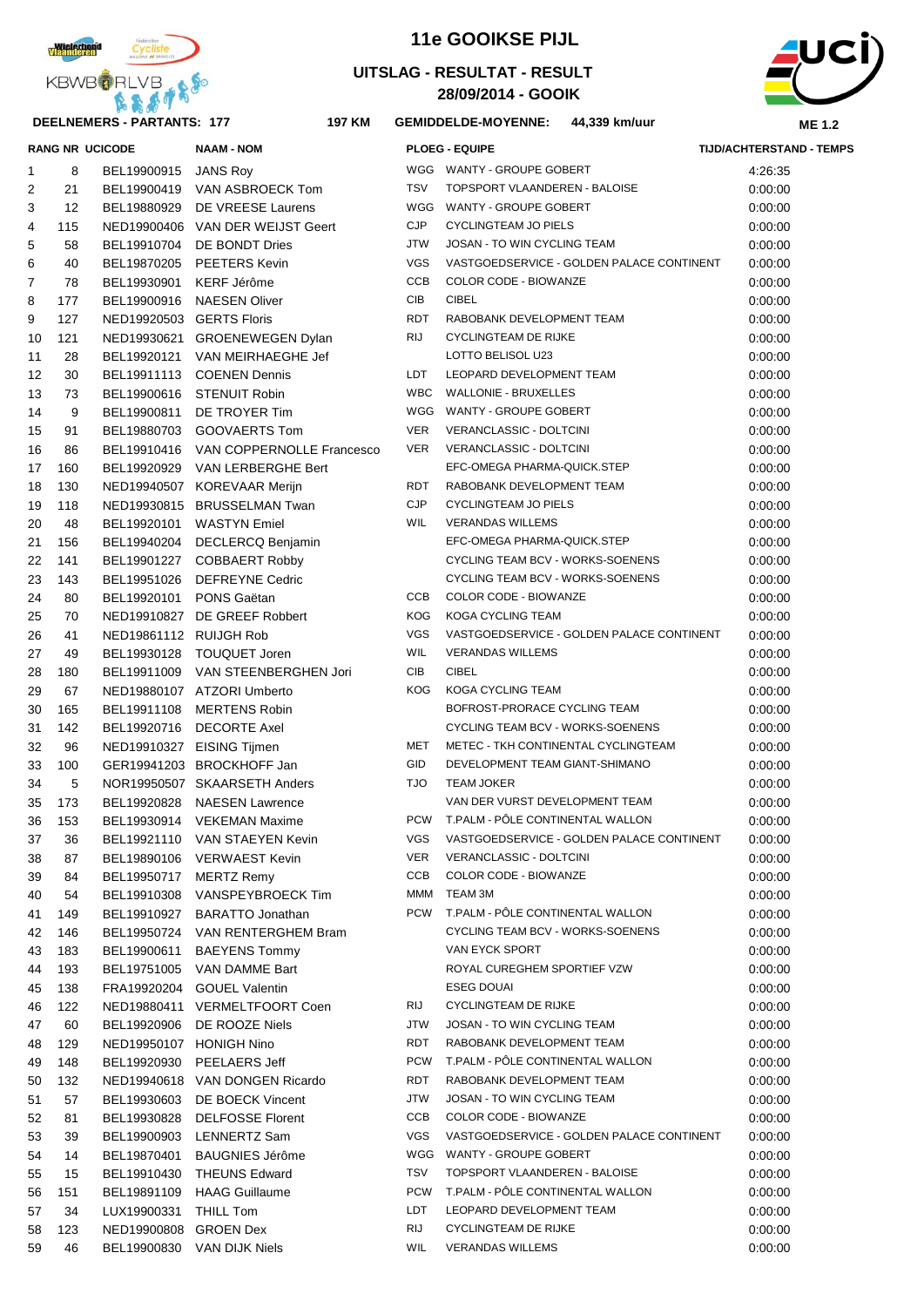

#### **DEELNEMERS - PARTANTS: 177 197**

### **11e GOOIKSE PIJL**

### **28/09/2014 - GOOIK UITSLAG - RESULTAT - RESULT**



#### $GEMIDDEL$

| <b>KBMBAHLAR</b><br>医高房中的<br>DEELNEMERS - PARTANTS: 177<br><b>197 KM</b> |     |                         |                                    |            | 28/09/2014 - GOOIK                          | <b>ME 1.2</b>                   |  |
|--------------------------------------------------------------------------|-----|-------------------------|------------------------------------|------------|---------------------------------------------|---------------------------------|--|
|                                                                          |     |                         |                                    |            | <b>GEMIDDELDE-MOYENNE:</b><br>44,339 km/uur |                                 |  |
|                                                                          |     | <b>RANG NR UCICODE</b>  | <b>NAAM - NOM</b>                  |            | <b>PLOEG - EQUIPE</b>                       | <b>TIJD/ACHTERSTAND - TEMPS</b> |  |
| 60                                                                       | 145 |                         | BEL19940701 PYFFEROEN Miel         |            | CYCLING TEAM BCV - WORKS-SOENENS            | 0:00:00                         |  |
| 61                                                                       | 31  | GER19950701 KÖNIG Marco |                                    | LDT.       | LEOPARD DEVELOPMENT TEAM                    | 0:00:00                         |  |
| 62                                                                       | 191 | BEL19890517             | SMULDERS Jonas                     |            | ROYAL CUREGHEM SPORTIEF VZW                 | 0:00:00                         |  |
| 63                                                                       | 117 | NED19940320 ARIESEN TIM |                                    | CJP        | <b>CYCLINGTEAM JO PIELS</b>                 | 0:00:00                         |  |
| 64                                                                       | 82  |                         | BEL19921106 WERTZ Thomas           | CCB        | COLOR CODE - BIOWANZE                       | 0:00:00                         |  |
| 65                                                                       | 128 | NED19940707 HAVIK Piotr |                                    | <b>RDT</b> | RABOBANK DEVELOPMENT TEAM                   | 0:00:00                         |  |
| 66                                                                       | 133 | NED19930527 SLIK Ivar   |                                    | <b>RDT</b> | RABOBANK DEVELOPMENT TEAM                   | 0:00:00                         |  |
| 67                                                                       | 13  |                         | BEL19890125 ROBERT Frederique      | WGG        | WANTY - GROUPE GOBERT                       | 0:00:00                         |  |
| 68                                                                       | 62  |                         | BEL19950106 VAN DEN BRANDE Julien  | <b>JTW</b> | JOSAN - TO WIN CYCLING TEAM                 | 0:00:00                         |  |
| 69                                                                       | 29  |                         | LUX19930225 MORABITO Massimo       | LDT        | LEOPARD DEVELOPMENT TEAM                    | 0:00:00                         |  |
| 70                                                                       | 74  |                         | BEL19870802 DUFRASNE Jonathan      | <b>WBC</b> | <b>WALLONIE - BRUXELLES</b>                 | 0:00:00                         |  |
| 71                                                                       | 135 |                         | BEL19910115 LEGLEY Matthias        |            | <b>ESEG DOUAI</b>                           | 0:00:00                         |  |
| 72                                                                       | 179 |                         | BEL19921218 VAN HOLDERBEKE Mathias | CIB        | <b>CIBEL</b>                                | 0:00:00                         |  |
| 73                                                                       | 137 |                         | FRA19921102 FOBERT Arthure         |            | <b>ESEG DOUAI</b>                           | 0:00:00                         |  |
| 74                                                                       | 10  |                         | BEL19880224 GHYSELINCK Jan         |            | WGG WANTY - GROUPE GOBERT                   | 0:00:00                         |  |
| 75                                                                       | 103 |                         | SWE19940428 LUDVIGSSON Fredrik     | GID        | DEVELOPMENT TEAM GIANT-SHIMANO              | 0:00:00                         |  |
| 76                                                                       | 182 |                         | BEL19801022 ONGENA Thomas          | CIB        | <b>CIBEL</b>                                | 0:00:00                         |  |
| 77                                                                       | 83  |                         | BEL19930624 WARNIER Antoine        | <b>CCB</b> | COLOR CODE - BIOWANZE                       | 0:00:00                         |  |
| 78                                                                       | 176 |                         | BEL19911016 CALLEBAUT Kevin        | <b>CIB</b> | <b>CIBEL</b>                                | 0:00:00                         |  |
| 79                                                                       | 113 |                         | NED19851228 VERMEER Tom            | <b>CJP</b> | <b>CYCLINGTEAM JO PIELS</b>                 | 0:00:00                         |  |
| 80                                                                       | 196 | BEL19880606 MOREEL Jan  |                                    |            | ROYAL CUREGHEM SPORTIEF VZW                 | 0:00:18                         |  |
| 81                                                                       | 195 |                         | BEL19950925 RINGOOT Gilles         |            | ROYAL CUREGHEM SPORTIEF VZW                 | 0:00:18                         |  |
| 82                                                                       | 169 |                         | BEL19950525 VERSTREPEN Dries       |            | VAN DER VURST DEVELOPMENT TEAM              | 0:00:18                         |  |
| 83                                                                       | 92  |                         | BEL19860731 HOLLANDERS Dries       | MET        | METEC - TKH CONTINENTAL CYCLINGTEAM         | 0:00:18                         |  |
| 84                                                                       | 63  |                         | BEL19870221 VERRAES Benjamin       | <b>JTW</b> | JOSAN - TO WIN CYCLING TEAM                 | 0:00:18                         |  |
| 85                                                                       | 42  |                         | BEL19900711 VERMOTE Alphonse       | <b>VGS</b> | VASTGOEDSERVICE - GOLDEN PALACE CONTINENT   | 0:00:18                         |  |
| 86                                                                       | 134 |                         | FRA19920123 HUYGENS Maxime         |            | <b>ESEG DOUAI</b>                           | 0:00:18                         |  |
| 87                                                                       | 97  |                         | NED19950117 GOEREE Niels           | <b>MET</b> | METEC - TKH CONTINENTAL CYCLINGTEAM         | 0:00:18                         |  |
| 88                                                                       | 186 |                         | BEL19910524 SMISMANS Jef           |            | VAN EYCK SPORT                              | 0:00:18                         |  |
| 89                                                                       | 88  |                         | BEL19911028 DEWORTELAER Serge      | <b>VER</b> | VERANCLASSIC - DOLTCINI                     | 0:00:18                         |  |
| 90                                                                       | 26  |                         | BEL19920131 MEURISSE Xandro        |            | LOTTO BELISOL U23                           | 0:00:18                         |  |
| 91                                                                       | 174 |                         | BEL19890218 MORTELMANS Stijn       |            | VAN DER VURST DEVELOPMENT TEAM              | 0:00:18                         |  |
| $\sim$                                                                   |     | <b>DEL 10000007</b>     |                                    | 111DQ      |                                             | 0.001                           |  |

| 70  | 74      |                       | BEL19870802 DUFRASNE Jonathan      | <b>WBC</b> | <b>WALLONIE - BRUXELLES</b>               | 0:00:00 |
|-----|---------|-----------------------|------------------------------------|------------|-------------------------------------------|---------|
| 71  | 135     |                       | BEL19910115 LEGLEY Matthias        |            | <b>ESEG DOUAI</b>                         | 0:00:00 |
| 72  | 179     |                       | BEL19921218 VAN HOLDERBEKE Mathias | CIB        | <b>CIBEL</b>                              | 0:00:00 |
| 73  | 137     |                       | FRA19921102 FOBERT Arthure         |            | <b>ESEG DOUAI</b>                         | 0:00:00 |
| 74  | 10      |                       | BEL19880224 GHYSELINCK Jan         |            | WGG WANTY - GROUPE GOBERT                 | 0:00:00 |
| 75  | 103     |                       | SWE19940428 LUDVIGSSON Fredrik     | GID        | DEVELOPMENT TEAM GIANT-SHIMANO            | 0:00:00 |
| 76  | 182     |                       | BEL19801022 ONGENA Thomas          | CIB        | <b>CIBEL</b>                              | 0:00:00 |
| 77  | 83      |                       | BEL19930624 WARNIER Antoine        | CCB        | COLOR CODE - BIOWANZE                     | 0:00:00 |
| 78  | 176     |                       | BEL19911016 CALLEBAUT Kevin        | <b>CIB</b> | <b>CIBEL</b>                              | 0:00:00 |
| 79  | 113     |                       | NED19851228 VERMEER Tom            | <b>CJP</b> | <b>CYCLINGTEAM JO PIELS</b>               | 0:00:00 |
| 80  | 196     | BEL19880606           | MOREEL Jan                         |            | ROYAL CUREGHEM SPORTIEF VZW               | 0:00:18 |
| 81  | 195     | BEL19950925           | <b>RINGOOT Gilles</b>              |            | ROYAL CUREGHEM SPORTIEF VZW               | 0:00:18 |
| 82  | 169     | BEL19950525           | <b>VERSTREPEN Dries</b>            |            | VAN DER VURST DEVELOPMENT TEAM            | 0:00:18 |
| 83  | 92      | BEL19860731           | <b>HOLLANDERS Dries</b>            | MET        | METEC - TKH CONTINENTAL CYCLINGTEAM       | 0:00:18 |
| 84  | 63      |                       | BEL19870221 VERRAES Benjamin       | <b>JTW</b> | JOSAN - TO WIN CYCLING TEAM               | 0:00:18 |
| 85  | 42      |                       | BEL19900711 VERMOTE Alphonse       | <b>VGS</b> | VASTGOEDSERVICE - GOLDEN PALACE CONTINENT | 0:00:18 |
| 86  | 134     |                       | FRA19920123 HUYGENS Maxime         |            | <b>ESEG DOUAI</b>                         | 0:00:18 |
| 87  | 97      |                       | NED19950117 GOEREE Niels           | <b>MET</b> | METEC - TKH CONTINENTAL CYCLINGTEAM       | 0:00:18 |
| 88  | 186     | BEL19910524           | SMISMANS Jef                       |            | VAN EYCK SPORT                            | 0:00:18 |
| 89  | 88      |                       | BEL19911028 DEWORTELAER Serge      | <b>VER</b> | VERANCLASSIC - DOLTCINI                   | 0:00:18 |
| 90  | 26      | BEL19920131           | MEURISSE Xandro                    |            | LOTTO BELISOL U23                         | 0.00:18 |
| 91  | 174     | BEL19890218           | <b>MORTELMANS Stijn</b>            |            | VAN DER VURST DEVELOPMENT TEAM            | 0:00:18 |
| 92  | 72      | BEL19900227           | <b>CHEVALIER Olivier</b>           | <b>WBC</b> | <b>WALLONIE - BRUXELLES</b>               | 0.00:18 |
| 93  | 185     | BEL19940602           | <b>SIMON Kenn</b>                  |            | VAN EYCK SPORT                            | 0:00:18 |
| 94  | 170     | BEL19940307           | DE SY Gertjan                      |            | VAN DER VURST DEVELOPMENT TEAM            | 0.00:18 |
| 95  | 53      |                       | NED19900628 VINGERLING Michael     |            | MMM TEAM 3M                               | 0.00:18 |
| 96  | 104     |                       | SWE19910621 PÖLDER Robert          | GID        | DEVELOPMENT TEAM GIANT-SHIMANO            | 0:00:18 |
| 97  | 25      |                       | BEL19920728 FRISON Frederik        |            | LOTTO BELISOL U23                         | 0:00:18 |
| 98  | 33      |                       | LUX19901026 SCHLECHTER Pit         | <b>LDT</b> | LEOPARD DEVELOPMENT TEAM                  | 0:00:18 |
| 99  | 65      |                       | NED19851021 LINDEMAN Adrie         | <b>KOG</b> | KOGA CYCLING TEAM                         | 0.00:18 |
| 100 | 35      | LUX19881011           | ZANGERLE Joel                      | LDT        | LEOPARD DEVELOPMENT TEAM                  | 0.00:18 |
|     | 101 119 |                       | NED19921114 VAN RHEE Joey          | <b>CJP</b> | <b>CYCLINGTEAM JO PIELS</b>               | 0:00:18 |
|     | 102 114 |                       | NED19900831 LAMMERTINK Maurits     | <b>CJP</b> | <b>CYCLINGTEAM JO PIELS</b>               | 0:00:18 |
|     | 103 116 |                       | NED19910918 ROOSEN Sjors           | <b>CJP</b> | <b>CYCLINGTEAM JO PIELS</b>               | 0:00:18 |
| 104 | 44      |                       | BEL19850730 PARDINI Olivier        | <b>WIL</b> | <b>VERANDAS WILLEMS</b>                   | 0:00:18 |
| 105 | 98      | NED19950715 KRUL Stef |                                    | <b>MET</b> | METEC - TKH CONTINENTAL CYCLINGTEAM       | 0:00:18 |
|     | 106 144 |                       | BEL19880315 OERLEMANS Tom          |            | <b>CYCLING TEAM BCV - WORKS-SOENENS</b>   | 0.00:18 |
| 107 | 47      |                       | BEL19931216 DE TROCH Thomas        | <b>WIL</b> | <b>VERANDAS WILLEMS</b>                   | 0:00:18 |
|     | 108 159 |                       | BEL19940602 FARAZIJN Maxime        |            | EFC-OMEGA PHARMA-QUICK.STEP               | 0:00:18 |
| 109 | 71      | BEL19780216           | <b>AMORISON Frédéric</b>           | <b>WBC</b> | WALLONIE - BRUXELLES                      | 0:00:43 |
| 110 | 19      | BEL19850605           | DE KETELE Kenny                    | TSV        | TOPSPORT VLAANDEREN - BALOISE             | 0:00:43 |
| 111 | 18      | BEL19911028           | <b>CAMPENAERTS Victor</b>          | TSV        | TOPSPORT VLAANDEREN - BALOISE             | 0:00:43 |
| 112 | 22      | BEL19930625           | <b>CAPIOT Amaury</b>               |            | LOTTO BELISOL U23                         | 0:00:43 |
|     | 113 154 | BEL19890823           | <b>YDENS Andrew</b>                | <b>PCW</b> | T.PALM - PÔLE CONTINENTAL WALLON          | 0:00:51 |
| 114 | 23      | BEL19920222           | <b>CAROLUS Jorne</b>               |            | LOTTO BELISOL U23                         | 0:00:51 |
| 115 | 24      | BEL19920203           | <b>CRAEGHS Maarten</b>             |            | LOTTO BELISOL U23                         | 0:00:51 |
| 116 | 45      | BEL19840913           | <b>BURTON Jérémy</b>               | WIL        | <b>VERANDAS WILLEMS</b>                   | 0:00:51 |
|     | 117 152 | BEL19890906           | VAN DE MAELE Glenn                 | <b>PCW</b> | T.PALM - PÖLE CONTINENTAL WALLON          | 0:00:51 |
|     | 118 150 | BEL19940622           | <b>SENY Alexandre</b>              | <b>PCW</b> | T.PALM - PÔLE CONTINENTAL WALLON          | 0:00:51 |
|     |         |                       |                                    |            |                                           |         |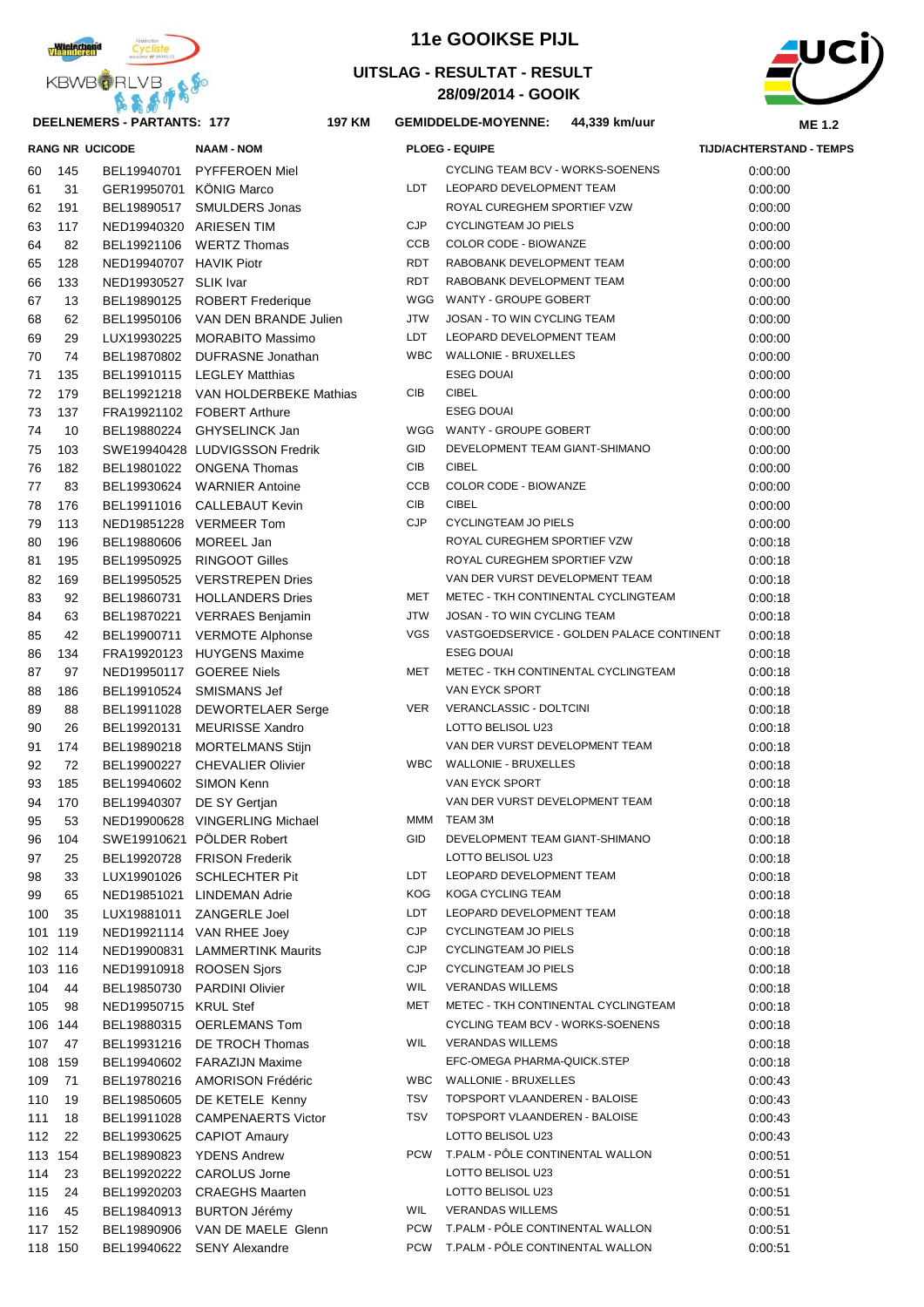

#### **DEELNEMERS - PARTANTS: 177 197**

| KBWBORLVB <sub>+</sub> |    |                                   |                   | UITSLAG - RESULTAT - RESULT<br>28/09/2014 - GOOIK |                            |      |
|------------------------|----|-----------------------------------|-------------------|---------------------------------------------------|----------------------------|------|
|                        |    | <b>DEELNEMERS - PARTANTS: 177</b> |                   | 197 KM                                            | <b>GEMIDDELDE-MOYENNE:</b> | 44,3 |
|                        |    | <b>RANG NR UCICODE</b>            | <b>NAAM - NOM</b> |                                                   | <b>PLOEG - EQUIPE</b>      |      |
| 119                    | 56 | BEL19911220                       | VAN ZUMMEREN Stef |                                                   | TEAM 3M<br>MMM             |      |



#### **KM GEMIDDELDE-MOYENNE: 44,339 km/uur**

**11e GOOIKSE PIJL**

|     |                | <b>RANG NR UCICODE</b>           | <b>NAAM - NOM</b>                 |            | <b>PLOEG - EQUIPE</b>                     | TIJD/ACHTERSTAND - TEMPS |
|-----|----------------|----------------------------------|-----------------------------------|------------|-------------------------------------------|--------------------------|
| 119 | 56             | BEL19911220                      | VAN ZUMMEREN Stef                 |            | MMM TEAM 3M                               | 0:00.51                  |
| 120 | 120            | NED19840901 DUIJN Huub           |                                   | RIJ        | <b>CYCLINGTEAM DE RIJKE</b>               | 0:00:51                  |
| 121 | 93             |                                  | NED19890621 GMELICH Jarno         | MET        | METEC - TKH CONTINENTAL CYCLINGTEAM       | 0:00:51                  |
| 122 | 140            |                                  | FRA19941127 LEROUX Samuel         |            | <b>ESEG DOUAI</b>                         | 0:00:51                  |
| 123 | 85             |                                  | BEL19800317 GARDEYN Gorik         | <b>VER</b> | VERANCLASSIC - DOLTCINI                   | 0:00:51                  |
| 124 | 52             | BEL19890530                      | JANSSENS Jimmy                    | MMM        | TEAM 3M                                   | 0:00:51                  |
| 125 | 90             | BEL19931201                      | <b>SOENENS Allessandro</b>        | <b>VER</b> | VERANCLASSIC - DOLTCINI                   | 0:00:51                  |
| 126 | 61             |                                  | BEL19911210 DE CLERCQ Angelo      | <b>JTW</b> | JOSAN - TO WIN CYCLING TEAM               | 0:00:51                  |
| 127 | 163            |                                  | BEL19910306 FRANKEN Marc          |            | BOFROST-PRORACE CYCLING TEAM              | 0:01:20                  |
| 128 | 51             |                                  | BEL19910130 DRUYTS Gerry          | MMM        | <b>TEAM 3M</b>                            | 0:01:20                  |
| 129 | 32             |                                  | GER19920227 PLARRE Matthias       | LDT        | LEOPARD DEVELOPMENT TEAM                  | 0:01:20                  |
| 130 | 125            | NED19920531 GROEN Ike            |                                   | <b>RIJ</b> | <b>CYCLINGTEAM DE RIJKE</b>               | 0:01:20                  |
| 131 | 16             | BEL19890511                      | <b>WALLAYS Jelle</b>              | <b>TSV</b> | TOPSPORT VLAANDEREN - BALOISE             | 0:01:30                  |
| 132 | 17             |                                  | BEL19940207 RICKAERT Jonas        | <b>TSV</b> | TOPSPORT VLAANDEREN - BALOISE             | 0:02:05                  |
| 133 | 190            | BEL19890113 COSYN Joris          |                                   |            | ROYAL CUREGHEM SPORTIEF VZW               | 0:02:36                  |
| 134 | 3              |                                  | SWE19890425 WILSON Edwin          | <b>TJO</b> | <b>TEAM JOKER</b>                         | 0:02:36                  |
|     | 135 178        |                                  | BEL19910304 GOOSSENS Kenny        | CIB        | <b>CIBEL</b>                              | 0:02:55                  |
| 136 | 4              | SWE19910818 LINDAU Philip        |                                   | <b>TJO</b> | <b>TEAM JOKER</b>                         | 0:02:55                  |
| 137 | 20             |                                  | BEL19940715 VERGAERDE Otto        | <b>TSV</b> | TOPSPORT VLAANDEREN - BALOISE             | 0:03:21                  |
| 138 | 157            | BEL19940831                      | VANREYTEN Joachim                 |            | EFC-OMEGA PHARMA-QUICK.STEP               | 0:03:21                  |
| 139 | 37             | BEL19790526 GEYSEN Kurt          |                                   | VGS        | VASTGOEDSERVICE - GOLDEN PALACE CONTINENT | 0:03:21                  |
| 140 | 101            |                                  | NED19951212 JANSSEN Adriaan       | GID        | DEVELOPMENT TEAM GIANT-SHIMANO            | 0:03:21                  |
| 141 | 59             |                                  | BEL19850504 POLAZZI Fabio         | <b>JTW</b> | JOSAN - TO WIN CYCLING TEAM               | 0:03:21                  |
| 142 | 11             |                                  | BEL19770701 LEUKEMANS Bjorn       | WGG        | WANTY - GROUPE GOBERT                     | 0:03:21                  |
|     | 143 131        |                                  | NED19890616 LINDEMAN Bertjan      | RDT        | RABOBANK DEVELOPMENT TEAM                 | 0:03:21                  |
|     | 144 168        |                                  | BEL19860825 GIAUX Jérôme          |            | BOFROST-PRORACE CYCLING TEAM              | 0:03:21                  |
|     | 145 164        |                                  | BEL19910129 DURANT Joaquim        |            | BOFROST-PRORACE CYCLING TEAM              | 0:03:21                  |
|     | 146 192        |                                  | BEL19900302 VAN CAUTER Matthias   |            | ROYAL CUREGHEM SPORTIEF VZW               | 0:05:20                  |
| 147 | 27             | BEL19941103 POLS Ruben           |                                   |            | LOTTO BELISOL U23                         | 0:05:40                  |
|     | 148 175        |                                  | BEL19921229 ROELANDTS Rutger      |            | VAN DER VURST DEVELOPMENT TEAM            | 0:05:40                  |
|     |                | Non partants / Niet vertrokken : |                                   |            |                                           |                          |
|     | 162            |                                  | BEL19870126 COLLAERS Cedric       |            | BOFROST-PRORACE CYCLING TEAM              |                          |
|     |                | Abbandons / Opgaves:             |                                   |            |                                           |                          |
|     | 1              |                                  | NOR19891207 BUGGE Vegard Robinson | <b>TJO</b> | <b>TEAM JOKER</b>                         |                          |
|     | $\overline{2}$ |                                  | NOR19910216 RINGHEIM Jo Kogstad   | <b>TJO</b> | <b>TEAM JOKER</b>                         |                          |
|     | 6              |                                  | NOR19921028 STIEN Adriaan Aas     | <b>TJO</b> | <b>TEAM JOKER</b>                         |                          |
|     | 43             | BEL19880406 BILLE Gaetan         |                                   | WIL        | <b>VERANDAS WILLEMS</b>                   |                          |
|     | 50             |                                  | BEL19930216 VERMEULEN Emiel       |            | MMM TEAM 3M                               |                          |
|     | 66             |                                  | NED19880902 CHAIGNEAU Robin       | KOG        | KOGA CYCLING TEAM                         |                          |
|     | 68             |                                  | NED19930801 TIMMERMANS Tristan    | KOG        | KOGA CYCLING TEAM                         |                          |
|     | 69             |                                  | NED19850523 STROETINGA Wim        | KOG        | KOGA CYCLING TEAM                         |                          |
|     | 75             |                                  | BEL19911016 MOTTET Florent        | WBC        | <b>WALLONIE - BRUXELLES</b>               |                          |
|     | 79             |                                  | BEL19921231 DE WINTER Ludwig      | CCB        | COLOR CODE - BIOWANZE                     |                          |
|     | 89             |                                  | BEL19940513 BOSSUYT Gianni        | VER        | VERANCLASSIC - DOLTCINI                   |                          |
|     | QΔ             |                                  | NED19880316 ARIESEN Johim         |            | MET METEC - TKH CONTINENTAL CYCLINGTEAM   |                          |

- 
- MET METEC TKH CONTINENTAL CYCLINGTEAM
- GID DEVELOPMENT TEAM GIANT-SHIMANO
- RIJ CYCLINGTEAM DE RIJKE **ESEG DOUAI ESEG DOUAI** EFC-OMEGA PHARMA-QUICK.STEP EFC-OMEGA PHARMA-QUICK.STEP EFC-OMEGA PHARMA-QUICK.STEP BOFROST-PRORACE CYCLING TEAM BOFROST-PRORACE CYCLING TEAM VAN DER VURST DEVELOPMENT TEAM VAN DER VURST DEVELOPMENT TEAM VAN EYCK SPORT 187 BEL19910902 VEKEMANS Yannick VAN EYCK SPORT

| 131 | 16      | BEL19890511                     | <b>WALLAYS Jelle</b>              | TSV        | <b>TOPSPORT VLAANDEREN - BALOISE</b> |
|-----|---------|---------------------------------|-----------------------------------|------------|--------------------------------------|
| 132 | 17      | BEL19940207                     | <b>RICKAERT Jonas</b>             | <b>TSV</b> | TOPSPORT VLAANDEREN - BALOISE        |
| 133 | 190     | BEL19890113                     | <b>COSYN Joris</b>                |            | ROYAL CUREGHEM SPORTIEF VZW          |
| 134 | 3       |                                 | SWE19890425 WILSON Edwin          | <b>TJO</b> | <b>TEAM JOKER</b>                    |
|     | 135 178 | BEL19910304                     | GOOSSENS Kenny                    | <b>CIB</b> | <b>CIBEL</b>                         |
| 136 | 4       | SWE19910818 LINDAU Philip       |                                   | <b>OLT</b> | <b>TEAM JOKER</b>                    |
| 137 | 20      |                                 | BEL19940715 VERGAERDE Otto        | <b>TSV</b> | TOPSPORT VLAANDEREN - BALOISE        |
|     | 138 157 |                                 | BEL19940831 VANREYTEN Joachim     |            | EFC-OMEGA PHARMA-QUICK.STEP          |
| 139 | 37      | BEL19790526                     | <b>GEYSEN Kurt</b>                | <b>VGS</b> | VASTGOEDSERVICE - GOLDEN PALACE CO   |
|     | 140 101 |                                 | NED19951212 JANSSEN Adriaan       | <b>GID</b> | DEVELOPMENT TEAM GIANT-SHIMANO       |
| 141 | 59      | BEL19850504                     | POLAZZI Fabio                     | <b>JTW</b> | JOSAN - TO WIN CYCLING TEAM          |
| 142 | 11      | BEL19770701                     | <b>LEUKEMANS Bjorn</b>            |            | WGG WANTY - GROUPE GOBERT            |
|     | 143 131 |                                 | NED19890616 LINDEMAN Bertjan      | RDT        | RABOBANK DEVELOPMENT TEAM            |
|     | 144 168 | BEL19860825                     | GIAUX Jérôme                      |            | BOFROST-PRORACE CYCLING TEAM         |
|     | 145 164 | BEL19910129                     | <b>DURANT Joaquim</b>             |            | BOFROST-PRORACE CYCLING TEAM         |
|     | 146 192 |                                 | BEL19900302 VAN CAUTER Matthias   |            | ROYAL CUREGHEM SPORTIEF VZW          |
| 147 | 27      | BEL19941103                     | POLS Ruben                        |            | LOTTO BELISOL U23                    |
|     | 148 175 | BEL19921229                     | ROELANDTS Rutger                  |            | VAN DER VURST DEVELOPMENT TEAM       |
|     |         | Non partants / Niet vertrokken: |                                   |            |                                      |
|     | 162     |                                 | BEL19870126 COLLAERS Cedric       |            | BOFROST-PRORACE CYCLING TEAM         |
|     |         | Abbandons / Opgaves:            |                                   |            |                                      |
|     | 1       |                                 | NOR19891207 BUGGE Vegard Robinson | <b>TJO</b> | <b>TEAM JOKER</b>                    |
|     | 2       |                                 | NOR19910216 RINGHEIM Jo Kogstad   | <b>TJO</b> | <b>TEAM JOKER</b>                    |
|     | 6       |                                 | NOR19921028 STIEN Adriaan Aas     | <b>OLT</b> | <b>TEAM JOKER</b>                    |
|     | 43      | BEL19880406 BILLE Gaetan        |                                   | <b>WIL</b> | <b>VERANDAS WILLEMS</b>              |
|     | 50      |                                 | BEL19930216 VERMEULEN Emiel       | MMM        | TEAM 3M                              |
|     | 66      |                                 | NED19880902 CHAIGNEAU Robin       | KOG.       | KOGA CYCLING TEAM                    |
|     | 68      |                                 | NED19930801 TIMMERMANS Tristan    | KOG.       | KOGA CYCLING TEAM                    |
|     | 69      |                                 | NED19850523 STROETINGA Wim        | KOG.       | KOGA CYCLING TEAM                    |
|     | 75      | BEL19911016                     | <b>MOTTET Florent</b>             | <b>WBC</b> | <b>WALLONIE - BRUXELLES</b>          |
|     | 79      | BEL19921231                     | DE WINTER Ludwig                  | CCB        | COLOR CODE - BIOWANZE                |
|     | 89      | BEL19940513                     | <b>BOSSUYT Gianni</b>             | <b>VER</b> | VERANCLASSIC - DOLTCINI              |
|     | 94      |                                 | NED19880316 ARIESEN Johim         | MET        | METEC - TKH CONTINENTAL CYCLINGTEAM  |
|     | 95      |                                 | NED19881129 TE BRAKE Remco        | <b>MET</b> | METEC - TKH CONTINENTAL CYCLINGTEAM  |
|     | 99      | BEL19951030                     | <b>BIERMANS Jenthe</b>            | <b>GID</b> | DEVELOPMENT TEAM GIANT-SHIMANO       |
|     | 126     |                                 | NED19880927 VAN ZANDBEEK Ronan    | <b>RIJ</b> | <b>CYCLINGTEAM DE RIJKE</b>          |
|     | 136     | BEL19900710                     | <b>DELMARQUETTE Remi</b>          |            | <b>ESEG DOUAI</b>                    |
|     | 139     | FRA19940501                     | <b>FLET Axel</b>                  |            | <b>ESEG DOUAI</b>                    |
|     | 155     | BEL19920731                     | <b>BOUVRY Dieter</b>              |            | EFC-OMEGA PHARMA-QUICK.STEP          |
|     | 158     | BEL19930821                     | <b>LONCIN Gilles</b>              |            | EFC-OMEGA PHARMA-QUICK.STEP          |
|     | 161     | BEL19920915                     | <b>WALLAYS Jens</b>               |            | EFC-OMEGA PHARMA-QUICK.STEP          |
|     | 166     | BEL19930430                     | <b>PANIS Maxim</b>                |            | BOFROST-PRORACE CYCLING TEAM         |
|     | 167     | BEL19860729                     | VAN ROY Simon                     |            | BOFROST-PRORACE CYCLING TEAM         |
|     | 171     | BEL19951023                     | <b>DE SY Vincent</b>              |            | VAN DER VURST DEVELOPMENT TEAM       |
|     | 172     | BEL19911126                     | <b>TÖPKE Frederik</b>             |            | VAN DER VURST DEVELOPMENT TEAM       |
|     | 184     |                                 | BEL19800911 GLORIEUX Steven       |            | VAN EYCK SPORT                       |
|     |         |                                 |                                   |            |                                      |